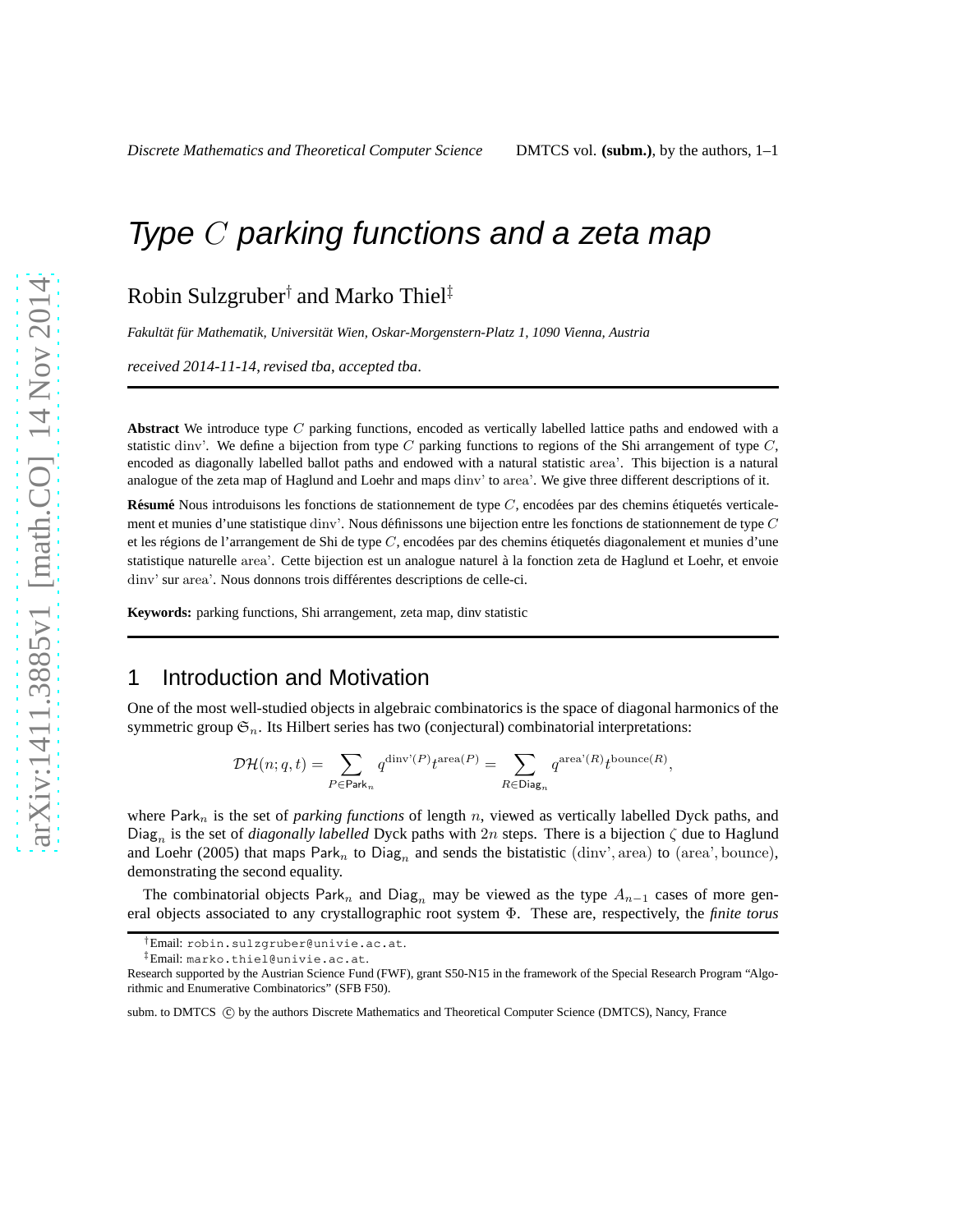$\tilde{Q}/(h+1)\tilde{Q}$  and the set of regions of the *Shi arrangement* of  $\Phi$ . Here  $\tilde{Q}$  is the coroot lattice and h is the Coxeter number of  $\Phi$ . Both of these objects have the same cardinality  $(h + 1)^r$ , where r is the rank of Φ, so there should be a uniform "zeta map" giving a bijection between them. This map does in fact exist, and will be described in future work.

In the present extended abstract we focus on the root system of type  $C_n$ . In Section 2 we present the necessary background on Weyl groups and the Shi arrangement. In Section 3 we introduce combinatorial models for the finite torus of type C in terms of *vertically labelled lattice paths* and for the set of regions of the Shi arrangement of type C in terms of *diagonally labelled ballot paths*. We also introduce a statistic dinv' on vertically labelled lattice paths and a statistic area' on diagonally labelled ballot paths. These statistics are natural analogues of the corresponding statistics in type A.

In Section 4 we describe a map between these two combinatorial models that we call the *type* C *zeta map*. We give three descriptions of this map, all similar in style to different descriptions of the classical zeta map. The first description in terms of area vectors follows Haglund and Loehr (2005). The second description in terms of ascents and valleys resembles that of (Armstrong et al., 2014a, Section 5.2). The third description as a sweep map is in the spirit of Armstrong et al. (2014b). Our main result (Theorem 4.2) is that the zeta map of type C is a bijection that sends the dinv' statistic to the area' statistic.

We prioritise examples and prefer to include an adequate presentation of the known combinatorial objects of type A rather than presenting proofs. A full version of this extended abstract containing all proofs is in preparation.

# 2 Definitions and Preliminaries

#### 2.1 Weyl groups

Let  $\Phi$  be an irreducible crystallographic root system of rank r, with simple system  $\Delta = {\alpha_1, \alpha_2, \dots, \alpha_r}$ , positive system  $\Phi^+$  and ambient space V. For background on root systems and reflection groups see Humphreys (1990). For  $\alpha \in \Phi$ , let  $s_{\alpha}$  be the reflection in the hyperplane

$$
H_{\alpha} = \{ x \in V : \langle x, \alpha \rangle = 0 \}.
$$

Then the Weyl group W of  $\Phi$  is the group of automorphisms of V generated by all the  $s_{\alpha}$  with  $\alpha \in \Phi$ . Define the *Coxeter arrangement* of  $\Phi$  as the central hyperplane arrangement in V given by all the hyperplanes  $H_{\alpha}$  for  $\alpha \in \Phi$ . The connected components of the complement of the union of these hyperplanes are called *chambers*. The Weyl group W acts simply transitively on the chambers, so if we define the *dominant chamber* as

$$
C = \{ x \in V : \langle x, \alpha \rangle > 0 \text{ for all } \alpha \in \Delta \},
$$

we may write every chamber as  $wC$  for a unique  $w \in W$ .

For  $\alpha \in \Phi$  and  $d \in \mathbb{Z}$ , let  $s^d_\alpha$  be the reflection in the affine hyperplane

$$
H_{\alpha}^{d} = \{ x \in V : \langle x, \alpha \rangle = d \}.
$$

Then the affine Weyl group  $\overline{W}$  of  $\Phi$  is the group of affine transformations of V generated by all the  $s^d_{\alpha}$ for  $\alpha \in \Phi$  and  $d \in \mathbb{Z}$ . Define the *affine Coxeter arrangement* as the affine hyperplane arrangement in V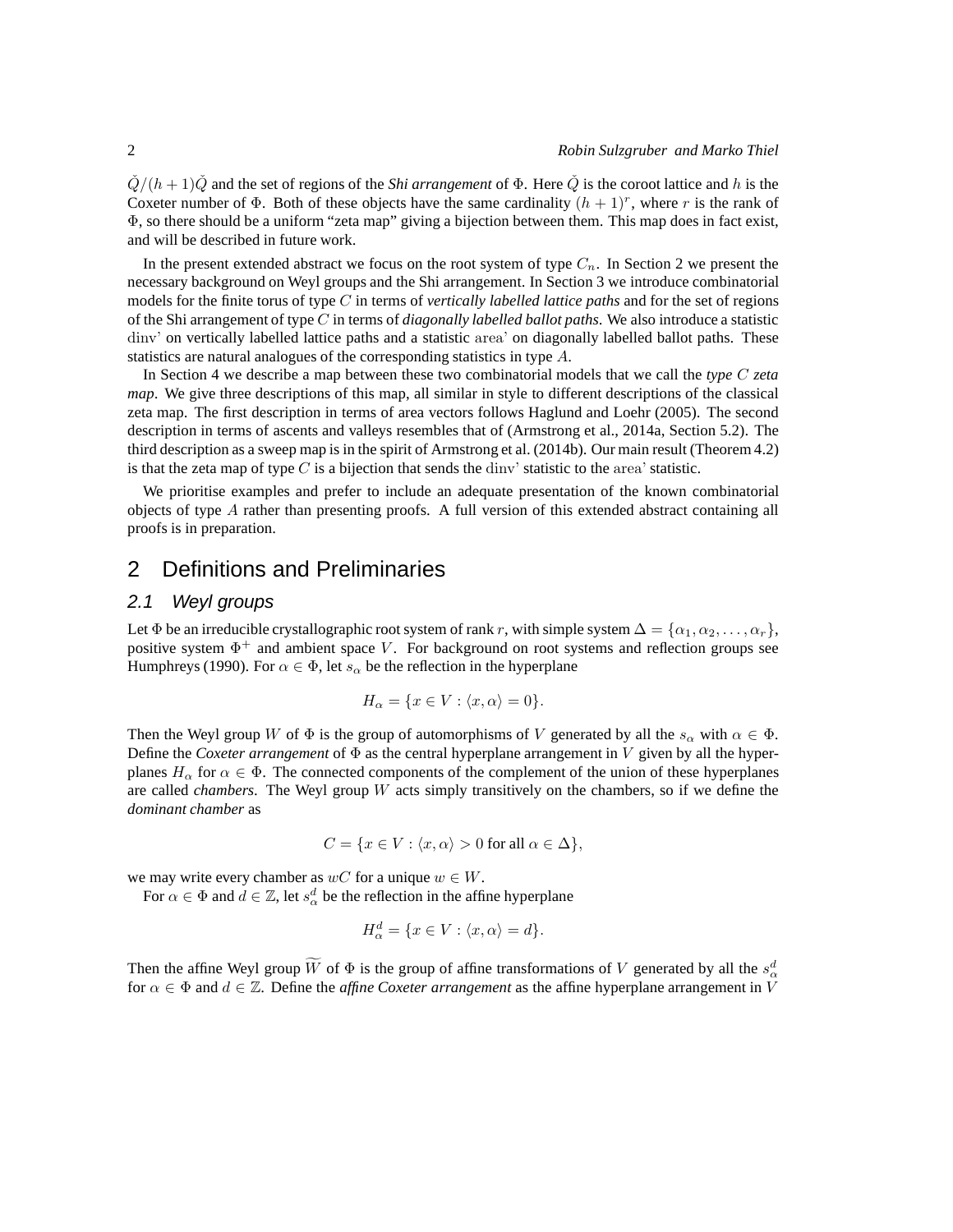given by all the  $H^d_\alpha$  for  $\alpha \in \Phi$  and  $d \in \mathbb{Z}$ . The connected components of the complement of the union of these hyperplanes are called *alcoves*. The affine Weyl group  $\tilde{W}$  acts simply transitively on the alcoves, so if we write  $\tilde{\alpha}$  for the highest root of  $\Phi$  and define the *fundamental alcove* as

$$
A_{\circ} = \{ x \in V : \langle x, \alpha \rangle > 0 \text{ for all } \alpha \in \Delta \text{ and } \langle x, \tilde{\alpha} \rangle < 1 \},
$$

we may write every alcove as  $w_a A_o$  for a unique  $w_a \in \widetilde{W}$ . The affine Weyl group  $\widetilde{W}$  acts on the coroot lattice  $\check{Q}$ , and if we identify  $\check{Q}$  with its translation group we may write  $\widetilde{W} = W \ltimes \check{Q}$  as a semidirect product.

If  $\alpha \in \Phi^+$  and  $w_a \in W$ , there is a unique integer k such that  $k < \langle x, \alpha \rangle < k + 1$  for all  $x \in w_a A_0$ . We denote this integer by  $k(w_a, \alpha)$ .

#### 2.2 The Shi arrangement

Define the *Shi arrangement* as the hyperplane arrangement given by the hyperplanes  $H^d_\alpha$  for  $\alpha \in \Phi^+$  and  $d = 0, 1$ . Then the complement of the union of these hyperplanes falls apart into connected components, which are called the *regions* of the arrangement. The hyperplanes that support facets of a region R are called the *walls* of R. Those walls of R that do not contain the origin and separate R from the origin are called the *floors* of R. Define the walls and floors of an alcove similarly. Notice that every wall of a region is a hyperplane of the Shi arrangement, but the walls of an alcove need not be. We call a region or alcove *dominant* if it is contained in the dominant chamber.

**Theorem 2.1** (Shi, 1987, Prop 7.1) *Every region* R *of the Shi arrangement has a unique* minimal alcove  $w_R A_\circ \subseteq R$ , which is the alcove in R closest to the origin. That is, for any  $\alpha \in \Phi^+$  and  $w_a \in W$  such *that*  $w_a A_o \subseteq R$ *, we have*  $|k(w_R, \alpha)| \leq |k(w_a, \alpha)|$ *.* 

We define  $W_{\text{Shi}} = \{w_R : R \text{ is a Shi region}\}\$ . The corresponding alcoves  $w_R A_{\text{o}}$  we call *Shi alcoves*. That is, we call an alcove a Shi alcove if it is the minimal alcove of the Shi region containing it.

**Theorem 2.2** (Shi, 1987, Prop 7.3) *The alcove*  $w_a A_o$  *is a Shi alcove if and only if all floors of*  $w_a A_o$  *are hyperplanes of the Shi arrangement.*

The following theorem is already known for dominant regions (Athanasiadis, 2005, Prop 3.11).

**Theorem 2.3** *The floors of the minimal alcove*  $w_B A_{\circ}$  *of a Shi region* R *are exactly the floors of* R.

The following lemma describes what the Shi arrangement looks like in each chamber.

**Lemma 2.4** (Armstrong et al., 2012, Lemma 10.2) *For*  $w \in W$ *, the hyperplanes of the Shi arrangement that intersect the chamber wC are exactly those of the form*  $H^1_{w(\alpha)}$  *where*  $\alpha \in \Phi^+$  *and*  $w(\alpha) \in \Phi^+.$ 

Thus if  $w_R A_{\circ}$  is a Shi alcove contained in the Weyl chamber wC, then by Theorem 2.2 and Lemma 2.4 all its floors are of the form  $H^1_{w(\alpha)}$  where  $\alpha \in \Phi^+$  and  $w(\alpha) \in \Phi^+$ . So  $w^{-1}w_R A_{\circ}$  is a dominant alcove and its floors are of the form  $w^{-1}(H^1_{w(\alpha)}) = H^1_{\alpha}$  with  $\alpha \in \Phi^+$ . It is thus a Shi alcove by Theorem 2.2. Conversely, if  $w_R A_{\circ}$  is a dominant Shi alcove and  $w \in W$ , then  $ww_R A_{\circ}$  is a Shi alcove if and only if  $w(\alpha) \in \Phi^+$  whenever  $H^1_\alpha$  is a floor of  $w_R A_\circ$ . Thus the map

$$
\Theta: w_R \mapsto (w^{-1}w_R, w)
$$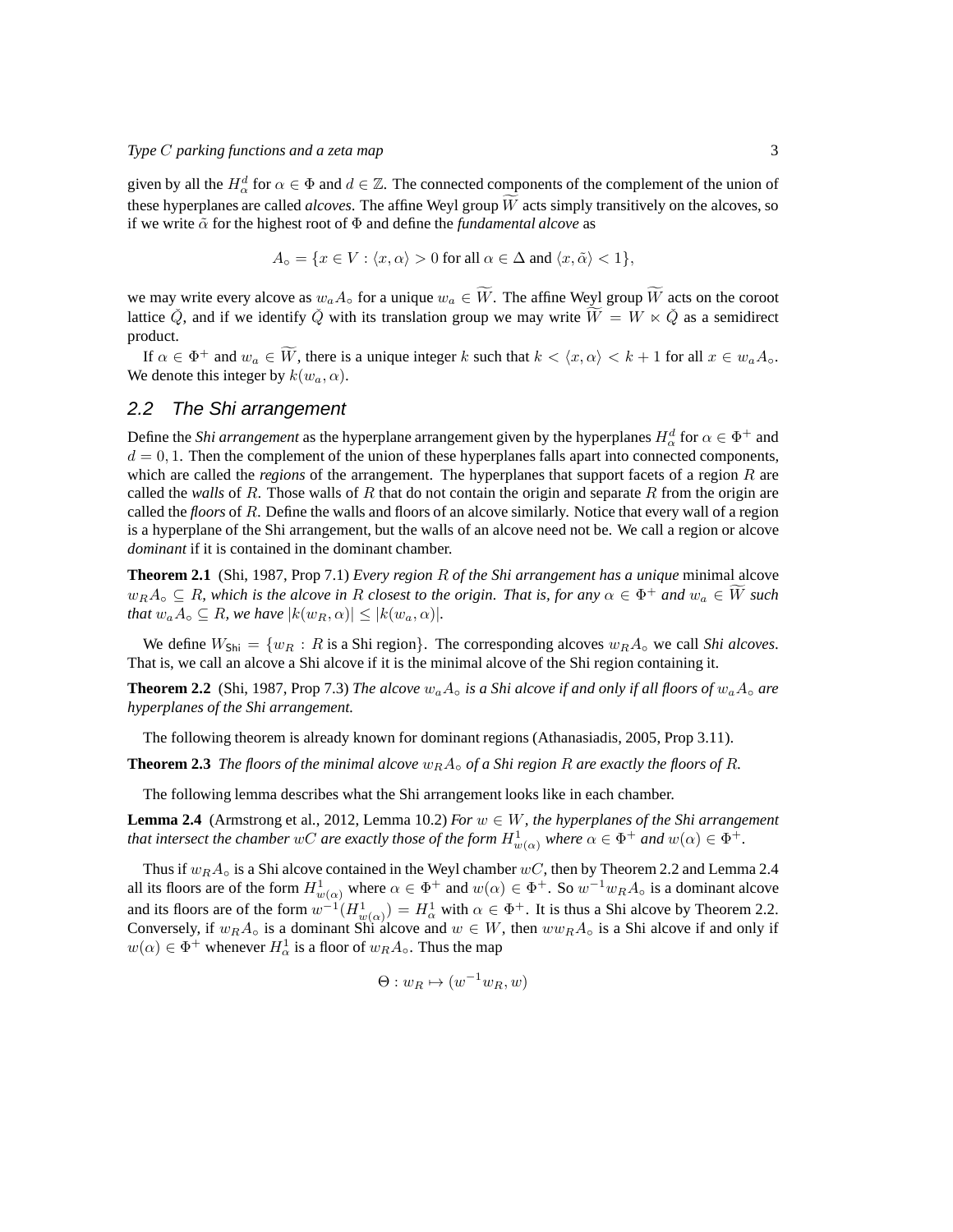

**Fig. 1:** A ballot path  $\beta \in \mathcal{B}_3$  (left) with one valley (1, 2) and two rises 2, 3, and a Dyck path  $\pi \in \mathcal{D}_6$  (right) with valleys (2, 5), (3, 6) and rises 1, 2, 3. We have  $A_{\beta} = \{e_3 - e_2, 2e_2\}$  and  $A_{\pi} = \{e_2 - e_5, e_3 - e_6\}$ 

where  $w_R A_{\circ} \subseteq wC$ , is a bijection from  $W_{\text{Shi}}$  to the set of pairs  $(w_R, w)$  such that  $w_R A_{\circ}$  is a dominant Shi alcove,  $w \in W$  and  $w(\alpha) \in \Phi^+$  whenever  $H^1_\alpha$  is a floor of  $w_R A_\circ$ .

Define a partial order on  $\Phi^+$  by  $\alpha \le \beta$  if and only if  $\beta - \alpha$  can be written as a linear combination of simple roots with nonnegative integer coefficients. The set of positive roots  $\Phi^+$  with this partial order is called the *root poset*. It turns out that the map

$$
FL: R \mapsto \{ \alpha \in \Phi^+ : H^1_\alpha \text{ is a floor of } R \}
$$

is a bijection from the set of dominant Shi regions of  $\Phi$  to the set of antichains in the root poset of  $\Phi$ . See Shi (1997). Putting  $R \mapsto w_R$ ,  $\Theta$  and FL together and using Theorem 2.3 we get that the map

$$
R \mapsto (A, w),
$$

where  $R \subseteq wC$  and  $A = w^{-1}(FL(R))$ , is a bijection from the set of Shi regions to the set of pairs  $(A, w)$ such that A is an antichain in the root poset,  $w \in W$  and  $w(A) \subseteq \Phi^+$ . A similar bijection using ceilings instead of floors is given in (Armstrong et al., 2012, Prop 10.3).

#### 2.3 Types A and C

If  $\Phi$  is of type  $A_{n-1}$ , we take  $V = \{(x_1, x_2, ..., x_n) \in \mathbb{R}^n : \sum_{i=1}^n x_i = 0\}$ ,  $\Phi = \{e_i - e_j : i \neq j\}$  and  $\Phi^+ = \{e_i - e_j : i < j\}.$  The Weyl group W is the symmetric group  $\mathfrak{S}_n$  that acts on V by permuting coordinates,  $\check{Q} = \{(x_1, x_2, \dots, x_n) \in \mathbb{Z}^n : \sum_{i=1}^n x_i = 0\}, r = n - 1$  and  $h = n$ .

If  $\Phi$  is of type  $\hat{C}_n$ , we choose  $V = \mathbb{R}^n$ ,  $\Phi = \{e_i \pm e_j : i \neq j\} \cup \{\pm 2e_i : i \in [n]\}$  and  $\Phi^+ = \{e_i \pm e_j : i \neq j\}$  $i > j$ }∪{2 $e_i : i \in [n]$ }. The Weyl group W is the hyperoctahedral group  $\mathfrak{H}_n$  that acts on V by permuting coordinates and changing signs,  $\check{Q} = \mathbb{Z}^n$ ,  $r = n$  and  $h = 2n$ .

#### 2.4 Lattice paths

Denote by  $\mathcal{L}_{m,n}$  the set of lattice paths from  $(0,0)$  to  $(m,n)$  consisting of n North steps  $N = (0,1)$  and m East steps  $E = (1, 0)$ . Let  $\mathcal{D}_n$  denote the set of *Dyck paths*, that is the subset of  $\mathcal{L}_{n,n}$  consisting of the paths that never go below the main diagonal  $x = y$ . Let  $\mathcal{B}_n$  denote the set of *ballot paths*, that is the set of lattice paths starting at  $(0, 0)$ , consisting of 2n North and/or East steps, and never going below the main diagonal.

A pattern of the form NN is called *rise*. A pattern EN is called *valley*. More precisely, let π be any lattice path with steps  $s_i \in \{N, E\}$ . We say i is a rise of  $\pi$  if the i-th North step is followed by a North step. We say  $(i, j)$  is a valley of  $\pi$  if the *i*-th East step is followed by the *j*-th North step. See Figure 1.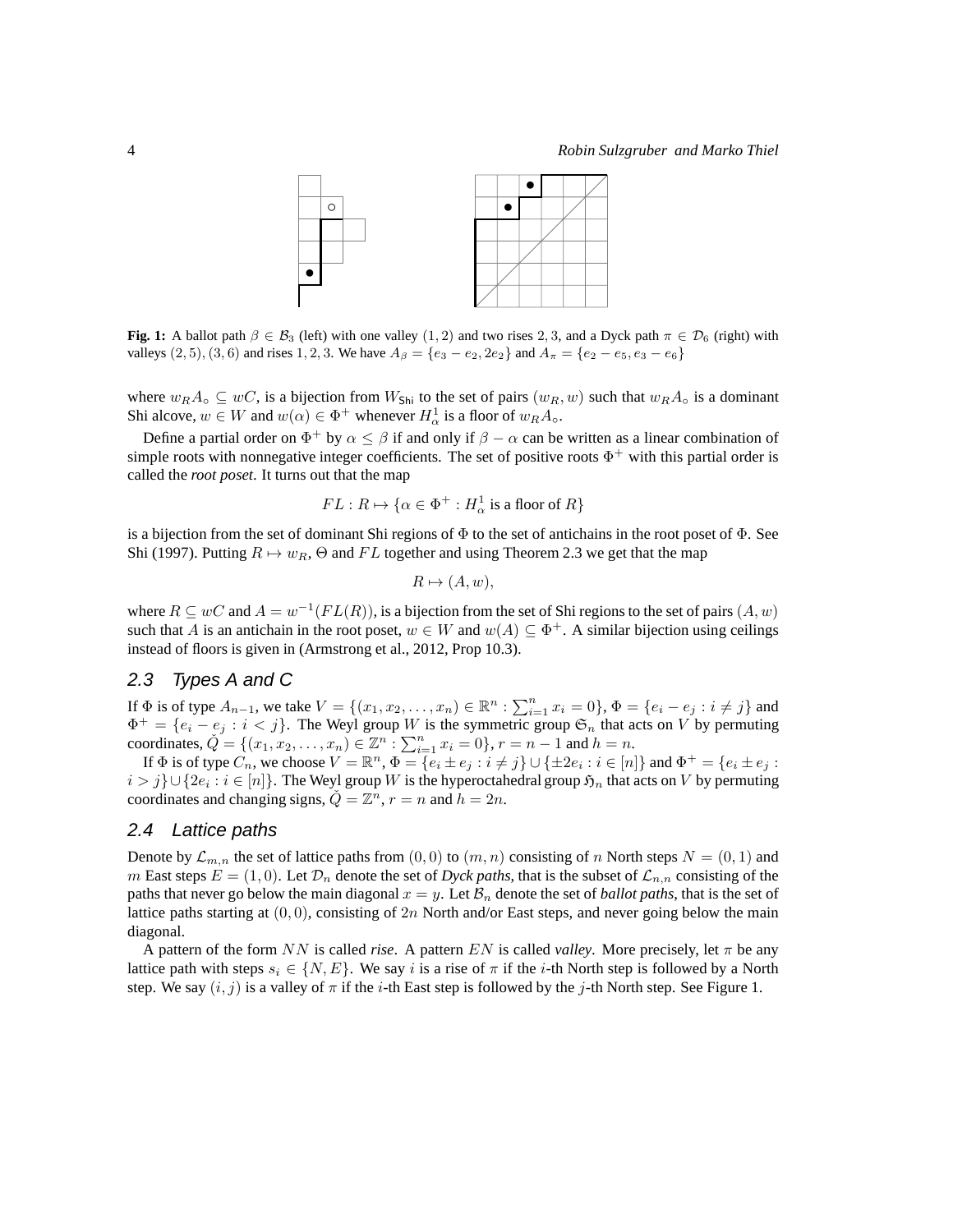If  $\pi \in \mathcal{D}_n$  and  $\Phi$  is of type  $A_{n-1}$ , define  $A_{\pi} \subseteq \Phi^+$  by  $e_i - e_j \in A_{\pi}$  if and only if  $(i, j)$  is a valley of π. Then the map  $\pi \mapsto A_{\pi}$  is a bijection from  $\mathcal{D}_n$  to the set of antichains in the root poset of  $\Phi$ .

If  $\beta \in \mathcal{B}_n$  and  $\Phi$  is of type  $C_n$ , define  $A_\beta \subseteq \Phi^+$  by

$$
A_{\beta} = \{e_i - e_j : i > j \text{ and } (n+1-i, n+1-j) \text{ is a valley of } \beta\}
$$
  

$$
\cup \{e_i + e_j : i > j \text{ and } (n+1-i, j+n) \text{ is a valley of } \beta\}
$$
  

$$
\cup \{2e_i : \text{the last step of } \beta \text{ is its } (n+1-i)\text{-th east step}\}.
$$

Then the map  $\beta \mapsto A_{\beta}$  is a bijection from  $\mathcal{B}_n$  to the set of antichains in the root poset of  $\Phi$ .

# 3 Shi regions and parking functions

#### 3.1 Shi regions as diagonally labelled paths

A *diagonally*  $\mathfrak{S}_n$ -labelled Dyck path is a pair  $(\pi, \sigma)$  of a Dyck path  $\pi \in \mathcal{D}_n$  and a permutation  $\sigma \in \mathfrak{S}_n$ such that for each valley  $(i, j)$  of  $\pi$  we have  $\sigma_i < \sigma_j$ . See Figure 2. From the considerations at the end of Section 2.2, recall that regions of the Shi arrangement of type  $A_{n-1}$  may be indexed by pairs  $(A, \sigma)$  with A an antichain in the root poset,  $\sigma \in W = \mathfrak{S}_n$  and  $\sigma(A) \subseteq \Phi^+$ .

**Proposition 3.1** *The map*  $(\pi, \sigma) \mapsto (A_{\pi}, \sigma)$  *is a bijection between diagonally labelled Dyck paths of length n* and regions of the Shi arrangement of type  $A_{n-1}$ *.* 

We provide an interpretation of type  $C$  Shi regions as diagonally labelled ballot paths. For any signed permutation  $\sigma \in \mathfrak{H}_n$  we define  $w^{\sigma}$  to be the word of length 2n given by  $w_i^{\sigma} = \sigma(n+1-i)$  if  $1 \le i \le n$ and  $w_i^{\sigma} = \sigma(n-i)$  if  $n+1 \leq i \leq 2n$ . For example if  $n=3$  then  $w^{\text{id}} = 321\overline{1}\overline{2}\overline{3}$ .

A *diagonally*  $\mathfrak{H}_n$ -labelled ballot path is a pair  $(\beta, w^{\sigma})$  of a ballot path  $\beta \in \mathcal{B}_n$  and a word  $w^{\sigma}$  corresponding to a signed permutation  $\sigma$  such that for each valley  $(i, j)$  of  $\beta$  we have  $w_i^{\sigma} > w_j^{\sigma}$ , and such that  $0 < w_i^{\sigma}$  if the final step of  $\beta$  is its *i*-th East step. Hence, if we place the labels  $w^{\sigma}$  in the diagonal then for each valley the label to its right will be smaller than the label below it. Moreover, if the path ends with an East step then the label below will be positive. See Figure 3.

**Proposition 3.2** *The map*  $(\beta, w^{\sigma}) \mapsto (A_{\beta}, \sigma)$  *is a bijection between diagonally*  $\mathfrak{H}_n$ -labelled ballot paths *the regions of the Shi arrangement of type*  $C_n$ .

#### 3.2 The area' statistic

The area of a Dyck path is defined as the number of boxes strictly between the path and the main diagonal. For example the Dyck path in Figure 2 has  $area(\pi) = 5$ . Haglund and Loehr (2005) defined a related statistic area' for diagonally labelled Dyck paths as follows. Consider a box strictly between the diagonal and the path  $\pi$  in column i and row j. This box contributes to area' $(\pi, \sigma)$  if and only if the label to its right is larger than the label below it, that is if and only if  $\sigma_i < \sigma_j$ . For example the labelled Dyck path in Figure 2 has area' $(\pi, \sigma) = 4$  because the nonshaded box in the fifth row and fourth column does not contribute:  $\sigma_4 = 5 > \sigma_5 = 4$ .

The area of a ballot path is defined as the number of boxes "below" the path (see Figure 4). We now define a type C area' statistic on diagonally labelled ballot paths. Let  $(\beta, w^{\sigma})$  be such a path and consider a box below  $\beta$  in column i and row j. This box contributes to area' $(\beta, w^{\sigma})$  if and only if the label to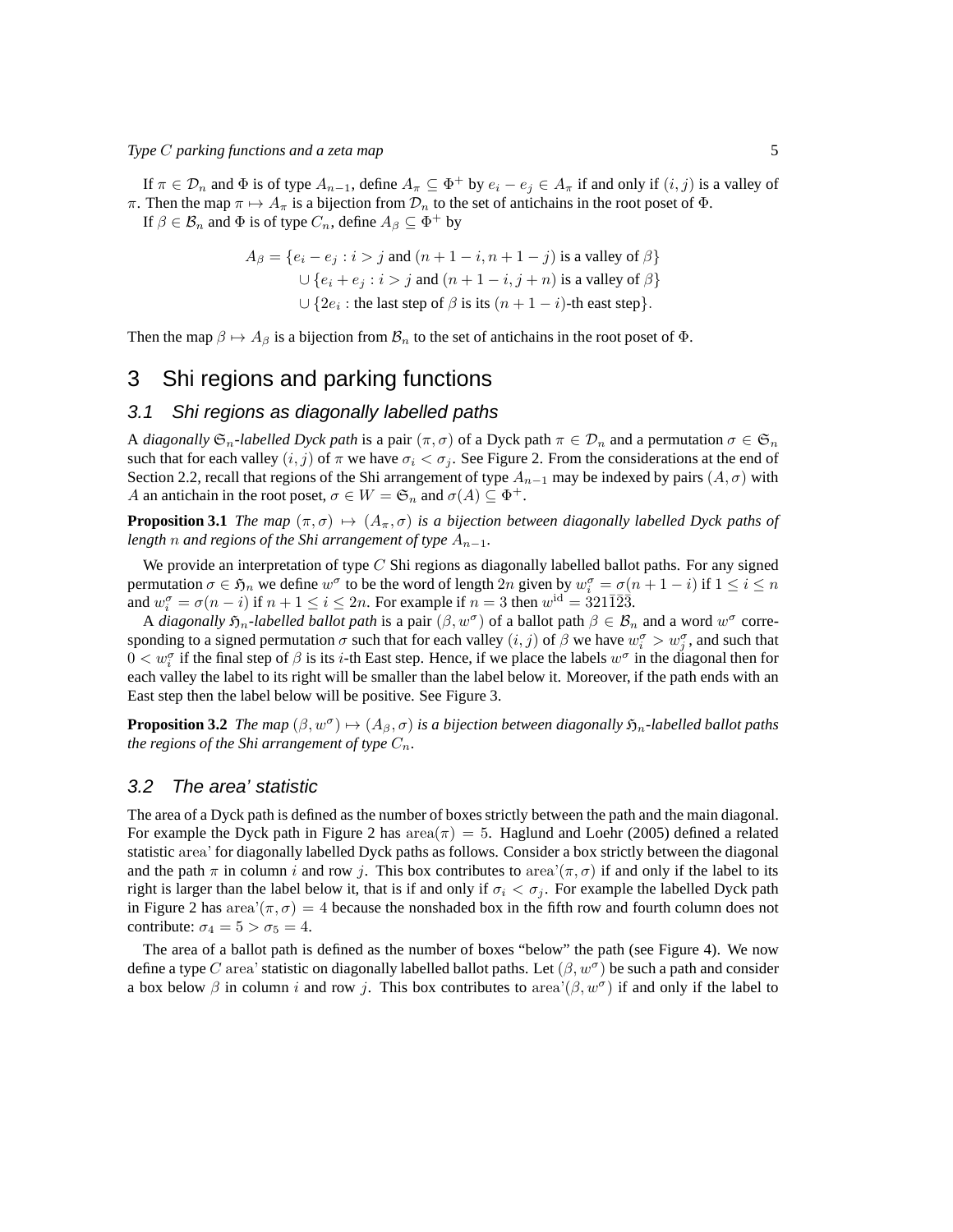1



**Fig. 2:** A diagonally labelled Dyck path  $(\pi, \sigma)$ , where  $\sigma_1 = 1 < \sigma_2 = 2$  and  $\sigma_2 = 2 < \sigma_5 = 4$ . We have  $area(\pi) = 5$  and  $area'(\pi, \sigma) = 4$ .



**Fig. 3:** A diagonally labelled ballot path  $(\beta, w^{\sigma})$ , where  $w_1 = \sigma_{4-1} = -1 > w_3 = \sigma_{4-3} = -3$  and  $0 < w_2 = \sigma_{4-2} = 2$ . We have  $area(\beta) = 4$  and  $area'(\beta, w^{\sigma}) = 1.$ 



**Fig. 4:** All ballot paths of length two and their area squares shaded gray.

its right is smaller than the label below it, that is if and only if  $w_i^{\sigma} > w_j^{\sigma}$ . The labelled ballot path in Figure 3 has area' $(\beta, w^{\sigma}) = 1$  since the shaded box in the third row and second column is the only one contributing:  $w_2^{\sigma} = 2 > w_3^{\sigma} = -3$ . For example the box in the fourth row and second column does not contribute because  $w_2^{\sigma} = 2 < w_4^{\sigma} = \sigma_{3-4} = 3$ .

Note that these statistics are the type  $A$  and  $C$  cases of the following uniform statistic. Define the *coheight* statistic on regions of the Shi arrangement of any irreducible root system Φ by

coheight( $R$ ) =  $|\Phi^+|$  – # hyperplanes of the Shi arrangement separating R from the origin.

Then the area' statistics correspond to the coheight statistic under the bijections in Section 3.1.

#### 3.3 Parking functions

A vector  $f = (f_1, \ldots, f_n)$  with nonnegative integer entries is called a *(classical) parking function* of length n if there exists a permutation  $\sigma \in \mathfrak{S}_n$  such that  $f_{\sigma(i)} \leq i-1$  for  $1 \leq i \leq n$ . Equivalently, f is a parking function if  $\#\{j : f_j \leq i-1\} \geq i$  for all  $1 \leq i \leq n$ .

There is a natural  $\mathfrak{S}_n$ -isomorphism between the set of parking functions of length n and the finite torus  $Q/(h+1)Q$  of the root system of type  $A_{n-1}$ . Thus classical parking functions may be seen as objects of type A.

We define a *type* C *parking function* of length n to be an integer vector  $f = (f_1, \ldots, f_n)$  where  $-n \leq f_i \leq n$  for all  $1 \leq i \leq n$ . Thus type C parking functions of length n are a natural set of representatives for the finite torus  $\check{Q}/(h+1)\check{Q} = \mathbb{Z}^n/(2n+1)\mathbb{Z}^n$  of the root system of type  $C_n$ .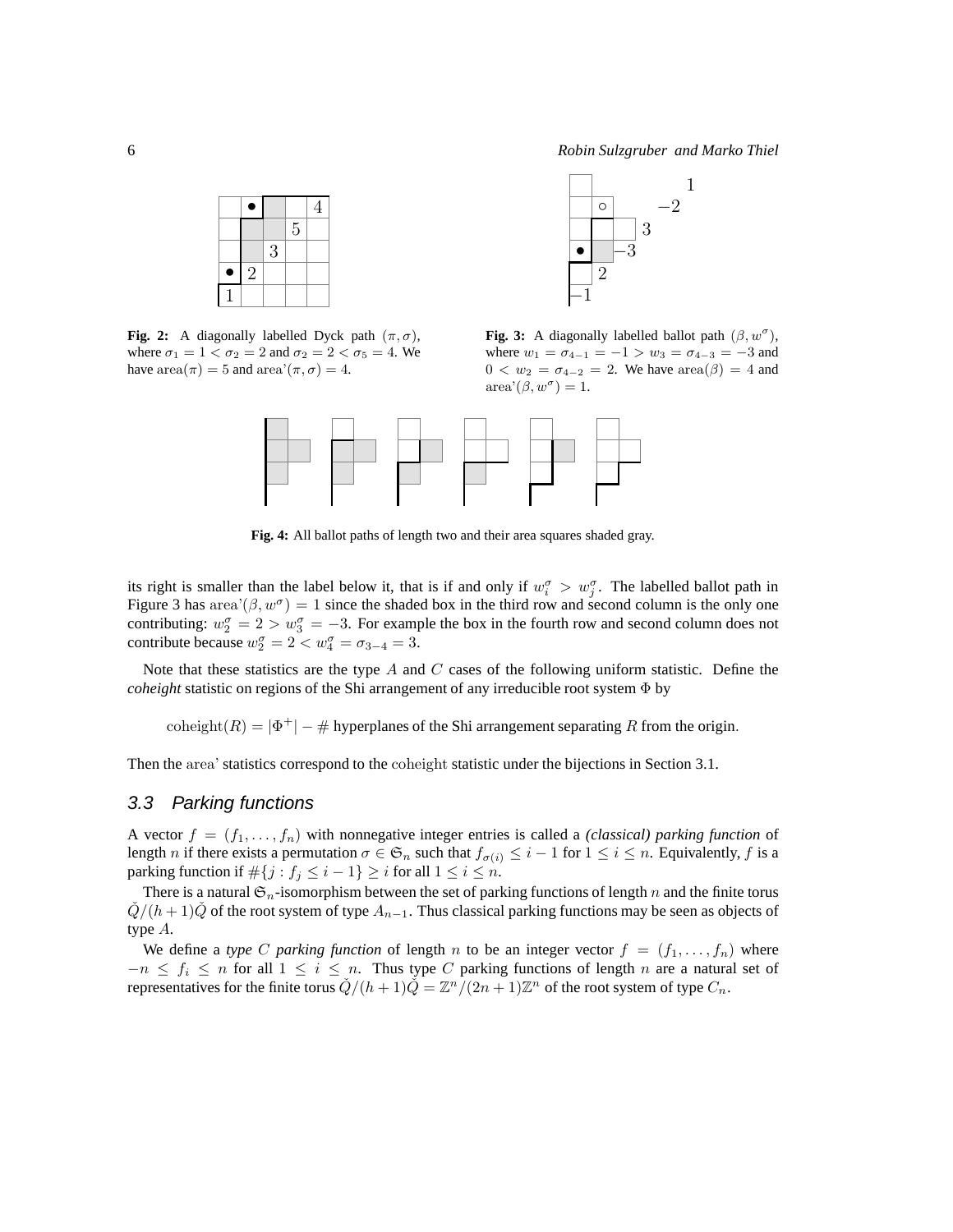

**Fig. 5:** All six paths in  $\mathcal{L}_{2,2}$  and the conditions on their labellings.



**Fig. 6:** Constructing an  $\mathfrak{H}_4$ -labelled path from the parking function  $f = (4, 0, -1, -4)$ .

### 3.4 Vertically labelled paths

Type A parking functions are commonly represented as Dyck paths with labelled North steps (Haglund, 2008, Chap. 5). An  $\mathfrak{S}_n$ -*labelled Dyck path* is a pair  $(\pi, \sigma)$  of a Dyck path  $\pi \in \mathcal{D}_n$  and a permutation  $\sigma \in \mathfrak{S}_n$  such that  $\sigma_i < \sigma_{i+1}$  whenever i is a rise of  $\pi$ . Thus, if the label  $\sigma_i$  is placed in the box to the right of the i-th North step then labels increase along columns from bottom to top. For example in Figure 7 we have  $\sigma_1 = 1 < \sigma_2 = 2 < \sigma_3 = 4$ .

We show how type  $C$  parking functions can be regarded as labelled lattice paths in a similar fashion. An  $\mathfrak{H}_n$ -labelled path ( $\pi, \sigma$ ) is a pair of a lattice path  $\pi \in \mathcal{L}_{n,n}$  and a signed permutation  $\sigma \in \mathfrak{H}_n$  such that  $\sigma_i < \sigma_{i+1}$  whenever i is a rise of  $\pi$  and such that  $0 < \sigma_1$  if  $\pi$  begins with a North step. Thus, if we place the label  $\sigma_i$  to the left of the *i*-th North step then the labels increase along columns from bottom to top, and all labels in the zeroth column (that is left of the starting point) are positive. See Figure 5.

Given a parking function  $f = (f_1, \ldots, f_n)$  we obtain a labelled path as follows. For all  $1 \le i \le n$  if  $f_i$ is non-negative, place the label i in the  $f_i$ -th column. If  $f_i$  is negative, place the label  $-i$  in column  $-f_i$ . Rearrange the labels in each column in increasing order and draw a path as in Figure 6.

Conversely, let  $(\pi, \sigma)$  be a labelled path. We define a parking function g as follows. If a positive label i occurs in the j-th column then set  $g_i = j$ . If a negative label i occurs in the j-th column instead set  $g_{-i} = -j$ . In summary we have the following result.

**Proposition 3.3** *The above correspondence defines a bijection between type* C *parking functions of length n* and vertically  $\mathfrak{H}_n$ -labelled lattice paths.

#### 3.5 The dinv' statistic

The dinv statistic was first defined by Haiman to provide an (at the time conjectural) combinatorial model for the q, t-Catalan numbers (Haglund, 2008, Chap. 3). For each Dyck path  $\pi \in \mathcal{D}_n$  define the area vector  $(a_1, a_2, \ldots, a_n)$  by letting  $a_i$  be the number of boxes in the *i*-th row, strictly between  $\pi$  and the main diagonal. For example the Dyck path in Figure 7 has area vector  $(0, 1, 2, 1, 1)$ . The dinv statistic is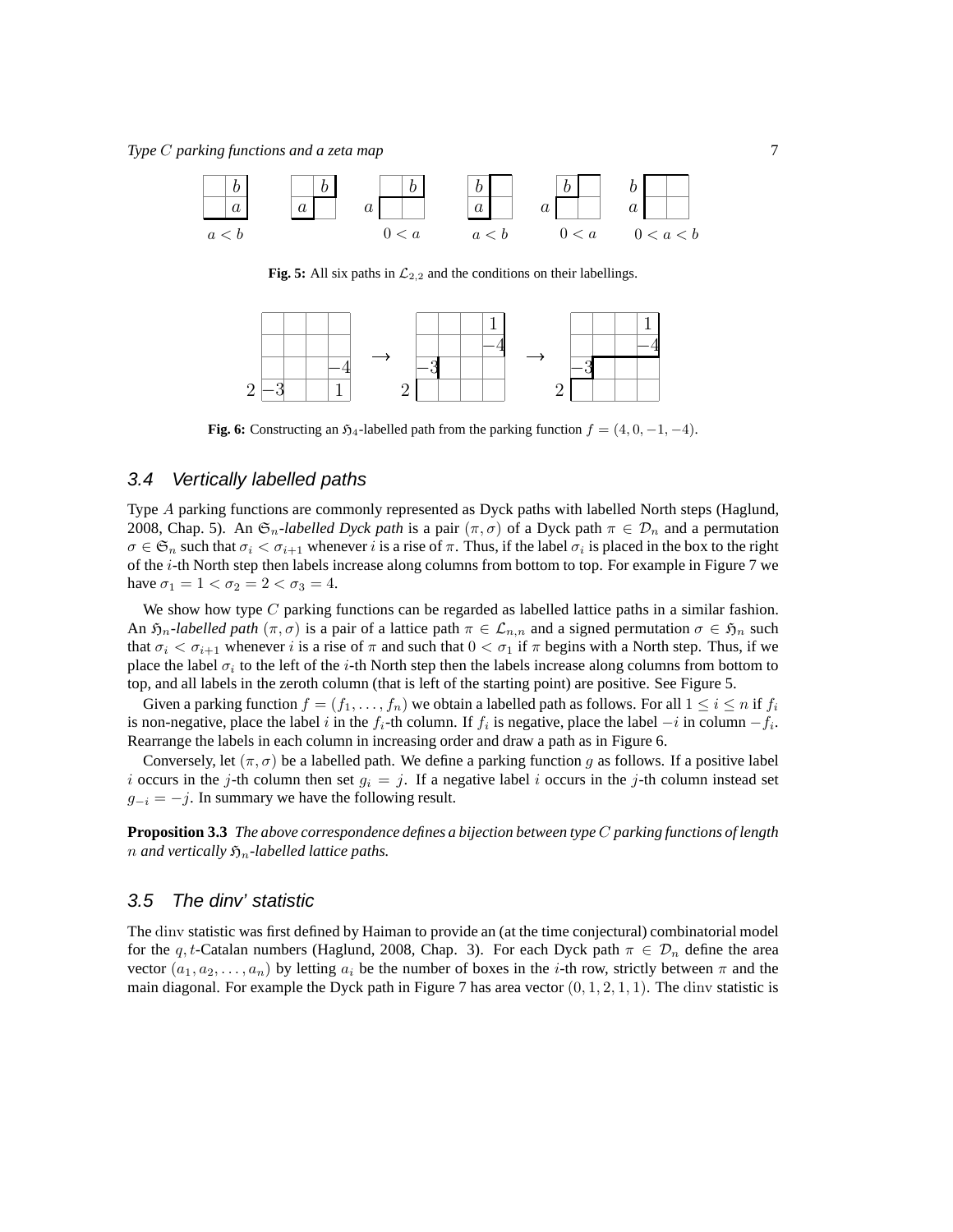$\boxed{-5}$  $|-4$ 2 3 6

**Fig. 8:** A vertically labelled path  $(\beta, \sigma)$  with area vector  $(1, -2, -1, 0, 1, 2)$  and  $\text{dim}(\beta) = 9$  and

1

dinv' $(\pi, \sigma) = 6$ .

|                |   | $\overline{5}$ |  |
|----------------|---|----------------|--|
|                | 3 |                |  |
| $\overline{4}$ |   |                |  |
| 2              |   |                |  |
|                |   |                |  |

**Fig. 7:** A vertically labelled Dyck path  $(\pi, \sigma)$  with area vector  $(0, 1, 2, 1, 1)$  and  $\text{dinv}(\pi) = 5$  and dinv' $(\pi, \sigma) = 4$ .

|  |      | ______ |      |  |       |      |   |  |        |       |  |
|--|------|--------|------|--|-------|------|---|--|--------|-------|--|
|  | ____ |        |      |  |       |      |   |  |        |       |  |
|  |      | ____   | __   |  | _____ | ___  | _ |  |        | ____  |  |
|  |      | _____  | ____ |  | _____ | ____ |   |  | ______ | _____ |  |

**Fig. 9:** Paths with type C area vectors  $(0, 0, 0, 0), (1, 1, -1, 0)$  and  $(-2, -1, 0, 1)$ .

defined as

$$
\dim(\pi) = \#\{(i,j) : i < j, a_i = a_j\} + \#\{(i,j) : i < j, a_i = a_j + 1\}.
$$

A pair (i, j) contributing to dinv is called a *diagonal inversion*. Haglund and Loehr (2005) defined a generalised statistic dinv' on vertically  $\mathfrak{S}_n$ -labelled Dyck paths. A pair  $(i, j)$  with  $a_i = a_j$  contributes if and only if  $\sigma_i < \sigma_j$ . On the other hand, a pair  $(i, j)$  with  $a_i = a_j + 1$  contributes if and only if  $\sigma_i > \sigma_j$ . Compare with Figure 7.

We define an area vector and a dinv statistic of type C for lattice paths  $\pi \in \mathcal{L}_{n,n}$ . The area vector  $(a_1, a_2, \ldots, a_n)$  is given by  $a_i = i - b_i$  where  $b_i$  is the number of boxes in the *i*-th row left of  $\pi$ . See Figures 8 and 9. Moreover, we define

$$
\dim(\pi) = #\{(i,j) : i < j, a_i = a_j\} + #\{(i,j) : i < j, a_i = a_j + 1\} \\
+ #\{(i,j) : i < j, a_i = -a_j\} + #\{(i,j) : i < j, a_i = -a_j + 1\} \\
+ #\{i : a_i = 0\}.
$$

Next, we define a dinv' statistic for vertically  $\mathfrak{H}_n$ -labelled lattice path  $(\pi, \sigma)$ . As in type A above, a pair  $(i, j)$  of candidate rows contributes if and only if the labels  $\sigma_i$  and  $\sigma_j$  satisfy a certain inequality. More precisely,

$$
\dim \mathbf{v}'(\pi, \sigma) = \#\{(i, j) : i < j, a_i = a_j, \sigma_i < \sigma_j\} + \#\{(i, j) : i < j, a_i = a_j + 1, \sigma_i > \sigma_j\} + \#\{(i, j) : i < j, a_i = -a_j, \sigma_i < -\sigma_j\} + \#\{(i, j) : i < j, a_i = -a_j + 1, \sigma_i > -\sigma_j\} + \#\{i : a_i = 0, \sigma_i < 0\}.
$$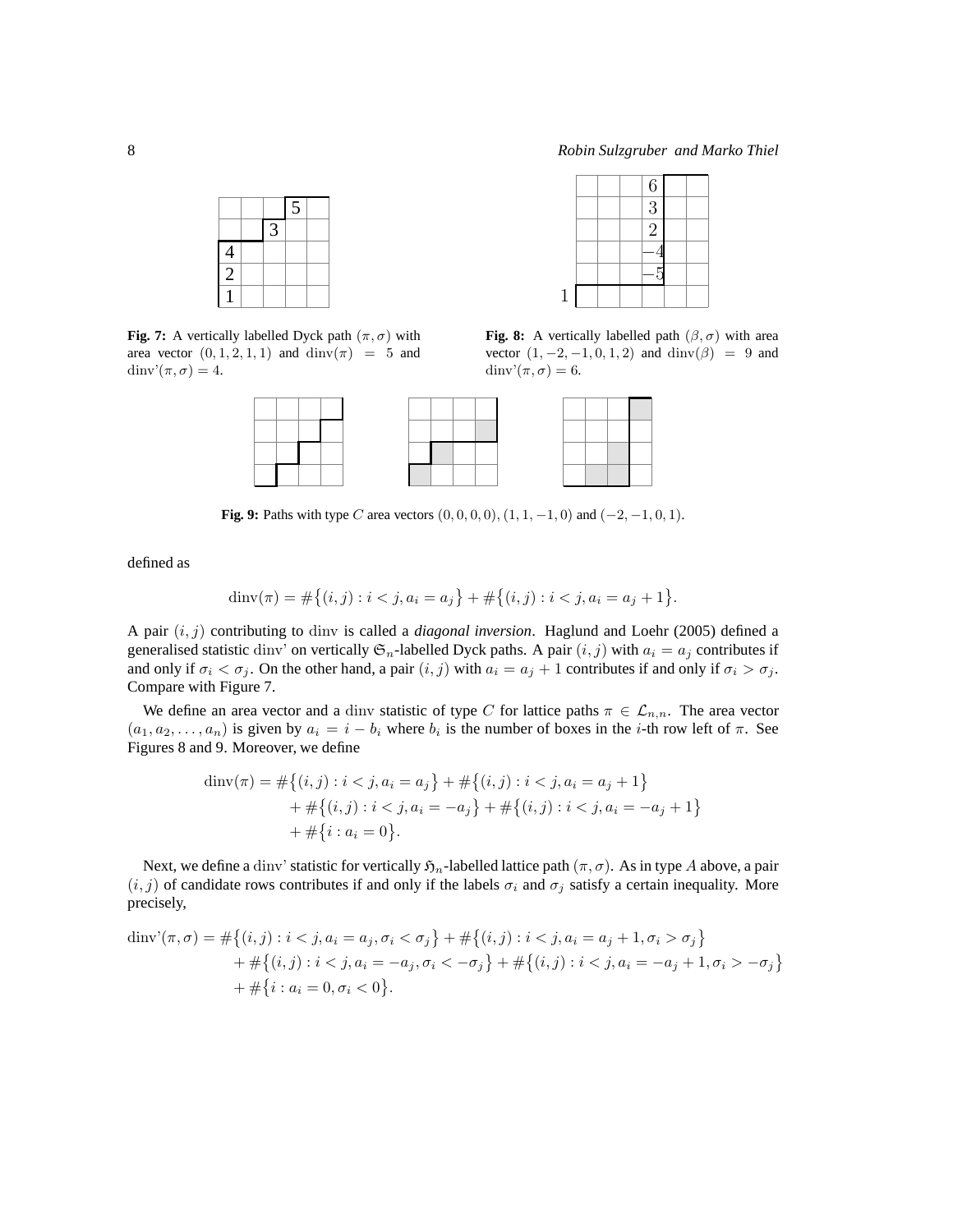

**Fig. 10:** The classical zeta map: A vertically labelled Dyck path  $(\pi, \sigma)$  (left), the construction of  $\zeta(\pi)$  (middle), and  $\zeta(\pi,\sigma)$  (right).

Note that the two definitions of  $\dim(y)$  agree if  $\pi$  is a Dyck path.

Consider the  $\mathfrak{H}_6$ -labelled path  $(\pi, \sigma)$  in Figure 8. Its area vector is given by  $(1, -2, -1, 0, 1, 2)$ . There is one diagonal inversion of type  $a_i = a_j$ , namely (1, 5), one diagonal inversion of type  $a_i = a_j + 1$ , namely  $(1, 4)$ , three diagonal inversions of type  $a_i = -a_j$ , namely  $(1, 3)$ ,  $(2, 6)$  and  $(3, 5)$ , three diagonal inversions of type  $a_i = -a_j + 1$ , namely  $(1, 4), (3, 6)$  and  $(4, 5)$ , and one row of length zero, namely  $i = 4$ . In total we have 9 diagonal inversions, so dinv $(\pi) = 9$ . Note that the inversion  $(1, 4)$  is counted twice!

If we wish to take labels into account we find that  $\sigma_4 = 2 > 0$ , so the row of length zero does not contribute. Moreover  $\sigma_1 = 1 < \sigma_4 = 2$ , thus  $(1, 4)$  is not a d'-inversion of type  $a_i = a_j + 1$ , and  $\sigma_2 = -5$  >  $-\sigma_6 = -6$ , thus (2,6) is not a d'-inversion of type  $a_i = -a_j$ . The labels of all other diagonal inversions fit our requirements, so dinv'( $\pi, \sigma$ ) = 6.

## 4 The zeta map

The original zeta map is a bijection  $\zeta : \mathcal{D}_n \to \mathcal{D}_n$  on Dyck paths and appears in a paper of Andrews et al. (2002). A more explicit treatment including the compatibility with the statistics on Dyck paths defined in the previous sections can be found in (Haglund, 2008, Thrm. 3.15). Let us start by recalling the definition of the zeta map.

Given a Dyck path  $\pi \in \mathcal{D}_n$  with area vector  $(a_1, a_2, \dots, a_n)$ , set  $i = 0$  and place your pen at  $(0, 0)$ . Now read the area vector from left to right drawing an East step for each  $i - 1$  you encounter and a North step for each i. Replace i by  $i + 1$  and repeat until you reach the point  $(n, n)$ . See Figure 10.

We describe a bijection  $\zeta_C : \mathcal{L}_{n,n} \to \mathcal{B}_n$  which is an analogue of the classical zeta map.

Given a path  $\pi \in \mathcal{L}_{n,n}$  with type C area vector  $(a_1, a_2, \ldots, a_n)$ , set  $i = n$  and start with your pen at  $(0, 0)$ . Read the area vector from left to right drawing an East step for each  $-i - 1$  you encounter and a North step for each  $-i$ . Then read the area vector from right to left drawing an East step for each  $i + 1$ you encounter and a North step for each i. Now replace i by  $i - 1$  and repeat the process until 2n steps are drawn. See Figure 11.

It is clear from the construction that  $\zeta_C(\pi)$  never goes below the main diagonal. Moreover when  $\pi$  is a Dyck path, then  $\zeta_C(\pi)$  is just the reverse path of  $\zeta(\pi)$ . In particular  $\zeta_C$  sends Dyck paths to Dyck paths.

The following is our first main result.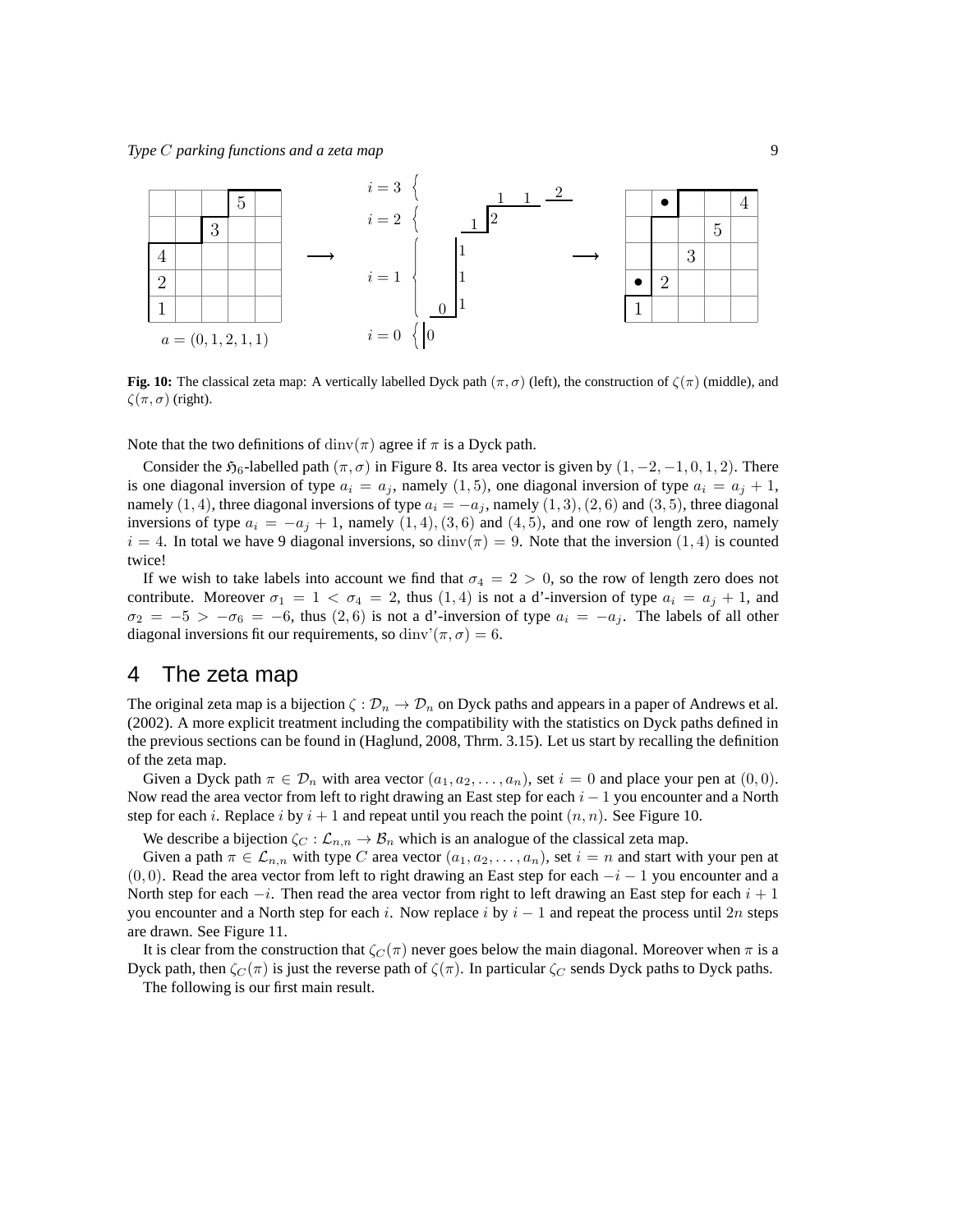

**Fig. 11:** The type C zeta map: A vertically labelled lattice path  $(\pi, \sigma)$  (left), the construction of  $\zeta_c(\pi)$  (middle), and  $\zeta(\pi,\sigma)$  (right). Note that dinv' $(\pi,\sigma) = 6 = \text{area}'(\zeta(\pi,\sigma))$ .

**Theorem 4.1** *The map*  $\zeta_c : \mathcal{L}_{n,n} \to \mathcal{B}_n$  *is a bijection such that*  $\dim_{\mathbb{C}}(\pi) = \text{area}(\zeta_c(\pi)).$ 

The zeta map can be inverted using the bounce path of a ballot path. A detailed proof will appear in the full version.

#### 4.1 The Haglund–Loehr zeta map

Haglund and Loehr (2005) extended the classical zeta map to a bijection from vertically labelled Dyck paths to diagonally labelled Dyck paths that sends the dinv' statistic to the area' statistic. We start out by recalling their definition. If  $(\pi, \sigma)$  is a vertically  $\mathfrak{S}_n$ -labelled path, then  $\zeta(\pi, \sigma)$  is simply the diagonal labelling of  $\zeta(\pi)$  obtained as follows. For  $i = 0, 1, \ldots, n$  read the labels of rows with area equal to i from bottom to top and insert them in the diagonal. Compare with Figure 10.

Similarly, in type C we start with a vertically  $\mathfrak{H}_n$ -labelled path  $(\pi, \sigma)$  and construct a diagonally labelled ballot path  $\zeta(\pi, \sigma) = (\beta, w)$ . The ballot path is given by  $\beta = \zeta_C(\pi)$ . The labelling is obtained as follows. For  $i = n, n - 1, \ldots, 1$  read the labels of the rows with area i from top to bottom and insert them in the diagonal, then read the labels of rows with area equal to  $-i + 1$  from bottom to top and insert their negatives in the diagonal. In the end complement the  $n$  labels by adding their negatives in reverse order. See Figures 11, 12 and 13.

The theorem below is the main result of this paper.

**Theorem 4.2** *The type* C *zeta map is a bijection from vertically*  $\mathfrak{H}_n$ -labelled paths to diagonally  $\mathfrak{H}_n$ *labelled ballot paths that sends the* dinv' *statistic to the* area' *statistic.*

Combining Theorem 4.2 with Propositions 3.2 and 3.3 we obtain a new proof of the well known result that the Shi arrangement of type  $C_n$  has  $(2n + 1)^n$  regions.

#### 4.2 The zeta maps via valleys

The Haglund–Loehr zeta map has another simple description given in Armstrong et al. (2014a). Let us fix the following convention. If  $(\pi, \sigma)$  is a vertically  $\mathfrak{S}_n$ -labelled Dyck path with rise i then we say the rise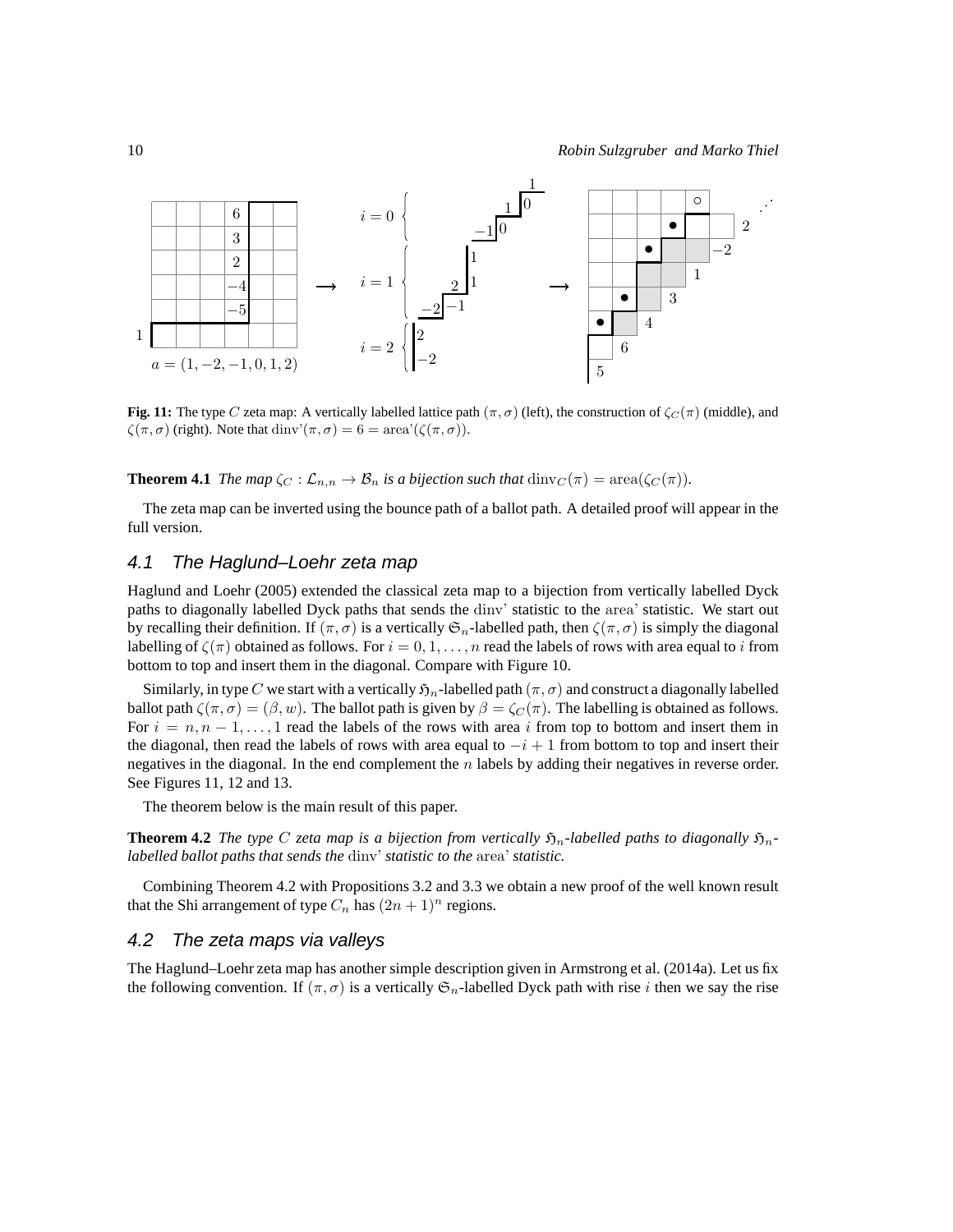

**Fig. 12:** The area vector of  $\pi$  is  $(1, 0, 1)$ . The diagonal inversions are  $(1, 2), (1, 2), (1, 3), (2, 3), i = 2$ , and dinv' $(\pi, \sigma) = 5 = \text{area'}(\beta, w)$ .



**Fig. 13:** The area vector of  $\pi$  is  $(1, -1, 0)$ . The diagonal inversions are  $(1, 2), (1, 3), (1, 3), i = 3$  but only  $(1, 3)$  (as inversion of type  $a_i = -a_j + 1$ ) contributes to dinv' $(\pi, \sigma) = 1$ .

has label  $(\sigma_i, \sigma_{i+1})$ . If  $(\pi, \sigma)$  is a diagonally labelled Dyck path with valley  $(i, j)$  then we say the valley has label  $(\sigma_i, \sigma_j)$ .

The image  $\zeta(\pi, \sigma)$  of a vertically labelled Dyck path under the zeta map can now be defined as follows. First insert the diagonal labelling as described in the previous section. The Dyck path is the unique path which has a valley labelled  $(a, b)$  if and only if  $(\pi, \sigma)$  has a rise labelled  $(a, b)$ . See Figure 10.

There is a similar description of the zeta map in type  $C$  provided by the following proposition. If  $(\pi, \sigma)$  is a vertically  $\mathfrak{H}_n$ -labelled path with rise i then we say the rise has label  $(\sigma_i, \sigma_{i+1})$ . If  $(\beta, w)$  is a diagonally labelled ballot path with valley  $(i, j)$  then we say the valley has label  $(w_i, w_j)$ .

**Proposition 4.3** *Let*  $(\pi, \sigma)$  *be a vertically*  $\mathfrak{H}_n$ -labelled lattice path. Then  $\zeta(\pi, \sigma)$  has valley labelled  $(a, b)$ *if and only if*  $(\pi, \sigma)$  *has a rise labelled*  $(b, a)$  *or*  $(-a, -b)$ *. Moreover,*  $\zeta(\pi, \sigma)$  *ends with an East step in the same column as label a if and only if*  $(\pi, \sigma)$  *begins with a North step labelled a.* 

Compare with Figures 11, 12 and 13.



**Fig. 14:** The labelling of the steps of a path  $\pi$  (left), the set X of labelled steps (middle), and the path sw( $\pi$ ) of steps in increasing order (right).